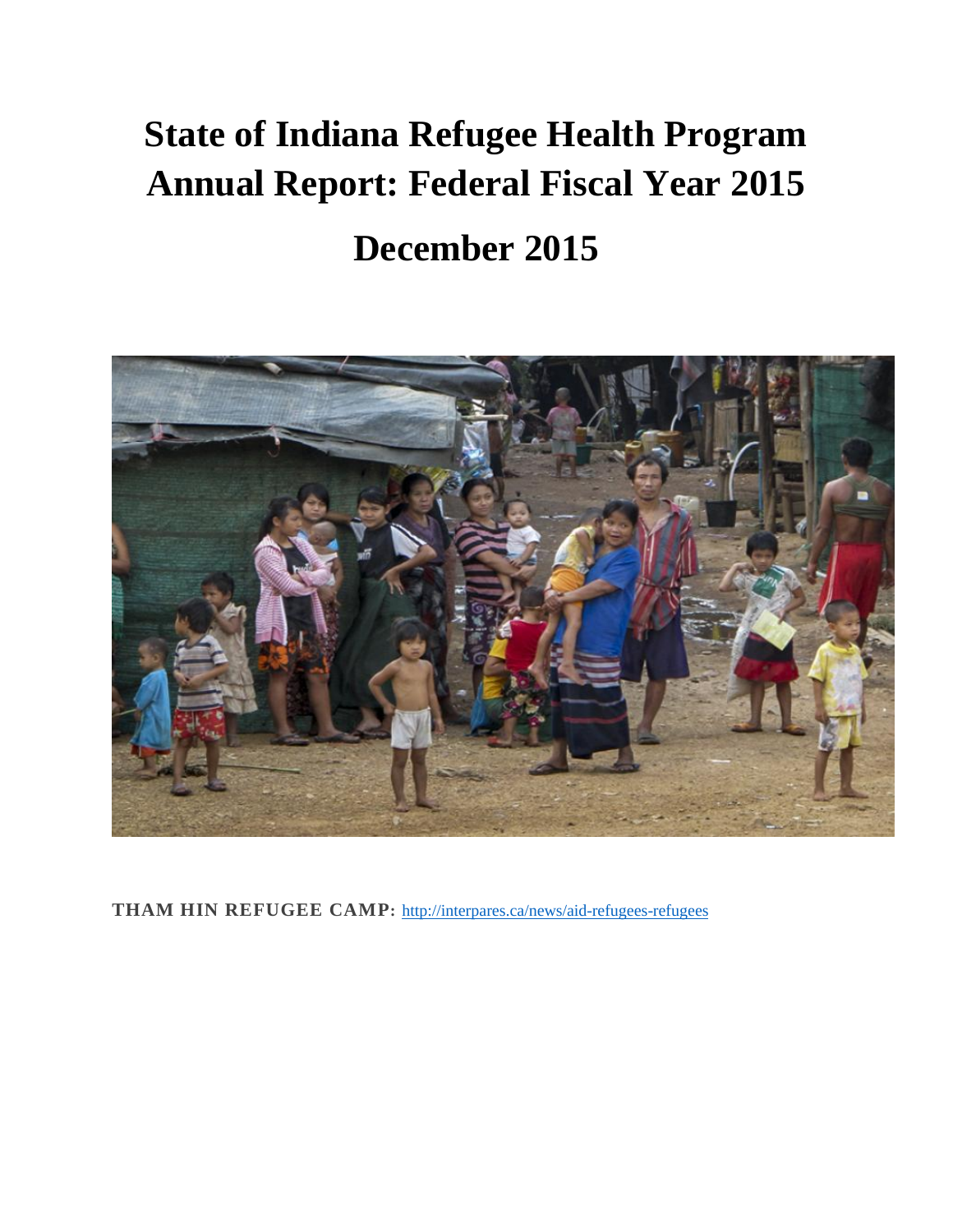## Table of Contents

| $\mathbf{I}$ . |                                                                                  |
|----------------|----------------------------------------------------------------------------------|
| П.             |                                                                                  |
|                |                                                                                  |
|                |                                                                                  |
| III.           |                                                                                  |
| IV.            |                                                                                  |
| V.             | $\begin{minipage}[c]{0.9\linewidth} \textbf{Glossary}.\textbf{14}\end{minipage}$ |
| VI.            |                                                                                  |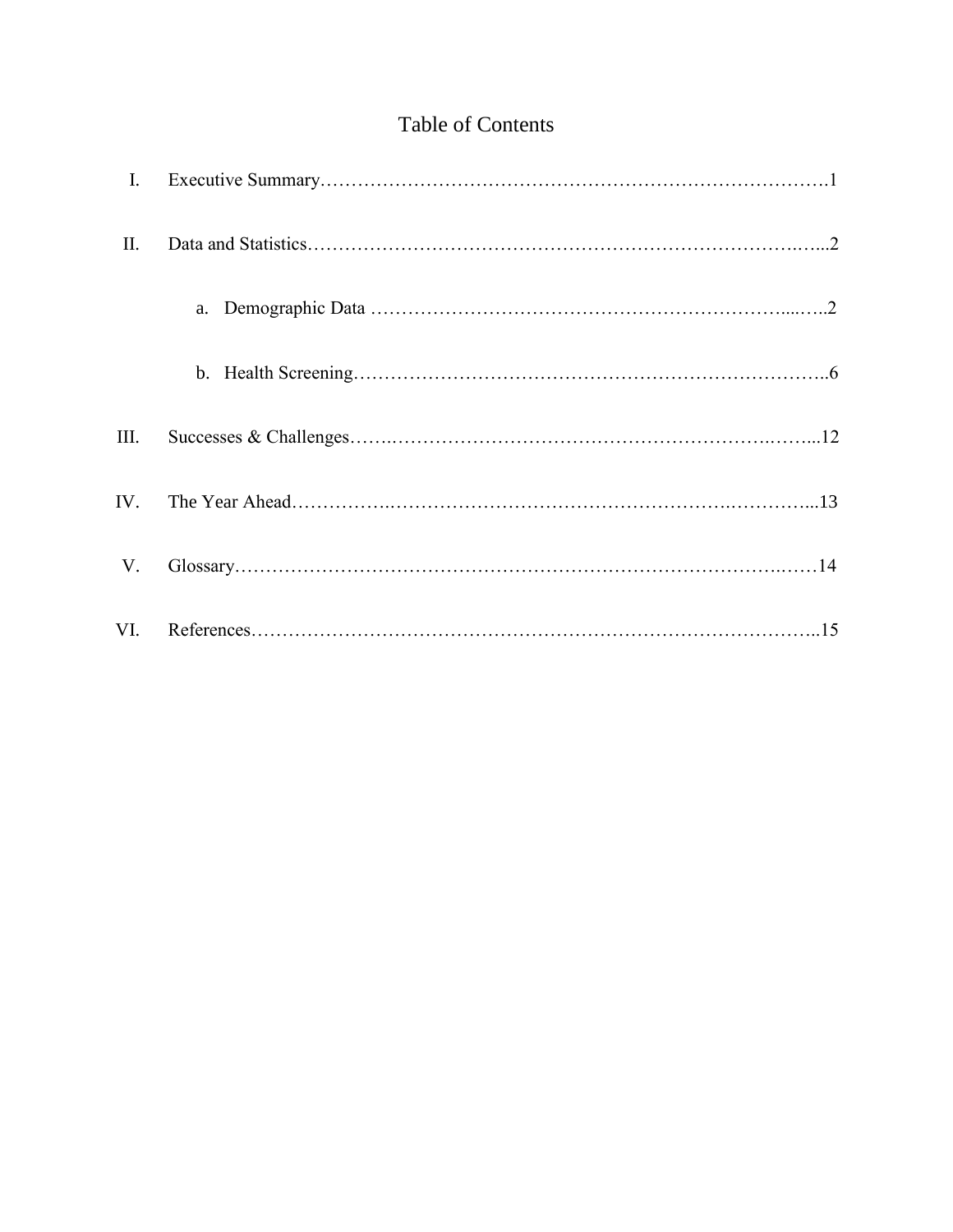## I. Executive Summary

The United Nations High Commissioner for Refugees (UNHCR) defines a refugee as a "person who, owing to well-founded fear of being persecuted for reasons of race, religion, nationality, membership of a particular social group or political opinion, is outside the country of his nationality and is unable or, owing to such fear, is unwilling to avail himself of the protection of that country, or who, not having a nationality and being outside the country of his former habitual residence as a result of such events is unable or, owing to such fear, is unwilling to return to it." Each year, these refugees fleeing persecution and war in their home country are resettled throughout the United States, including within Indiana. In Indiana, the overwhelming majority of refugees are from Myanmar (Burma), with other refugees arriving from the Democratic Republic of Congo, Somalia, Iraq and elsewhere.

Before being granted the status of refugee, individuals receive comprehensive background checks while in UNHCR custody, which may occur while the individual or family is living in a refugee camp or within a temporary country of refuge. Once they are granted the status of refugee, they are resettled in the U.S. as legal aliens by non-profit voluntary agencies that receive their funding from the federal government and private donors. In addition to the criminal background checks and overall screening process, all refugees receive multiple health screenings. Guidelines for these health screenings are established by the Office of Refugee Resettlement (ORR) and include screening for infectious diseases, chronic diseases and mental health. Refugees first receive a health screening before they travel to the U.S. from a registered panel physician in their temporary country of refuge. In addition, they receive a domestic health screening in the U.S. within 30 to 90 days of arrival.

The Refugee Health Program at the Indiana State Department of Health (ISDH) is responsible for providing oversight and coordination of health services to refugees in Indiana. The mission of the Refugee Health Program is to support the resettlement of refugees by providing access and resources for an initial health screening upon arrival to the United States, by identifying emerging health issues in refugee populations and to provide ongoing support through relationships with community, state and federal partners.

The ISDH Refugee Health Program has made significant progress, including reaching the milestone of 100 percent of refugees receiving screening within 30 days of arrival during the last quarter of 2015 and the expansion of screening services to include newborn, tobacco and mental health screening. However, new challenges such as diabetes, cancer and high blood pressure are looming on the horizon for the next refugee generations.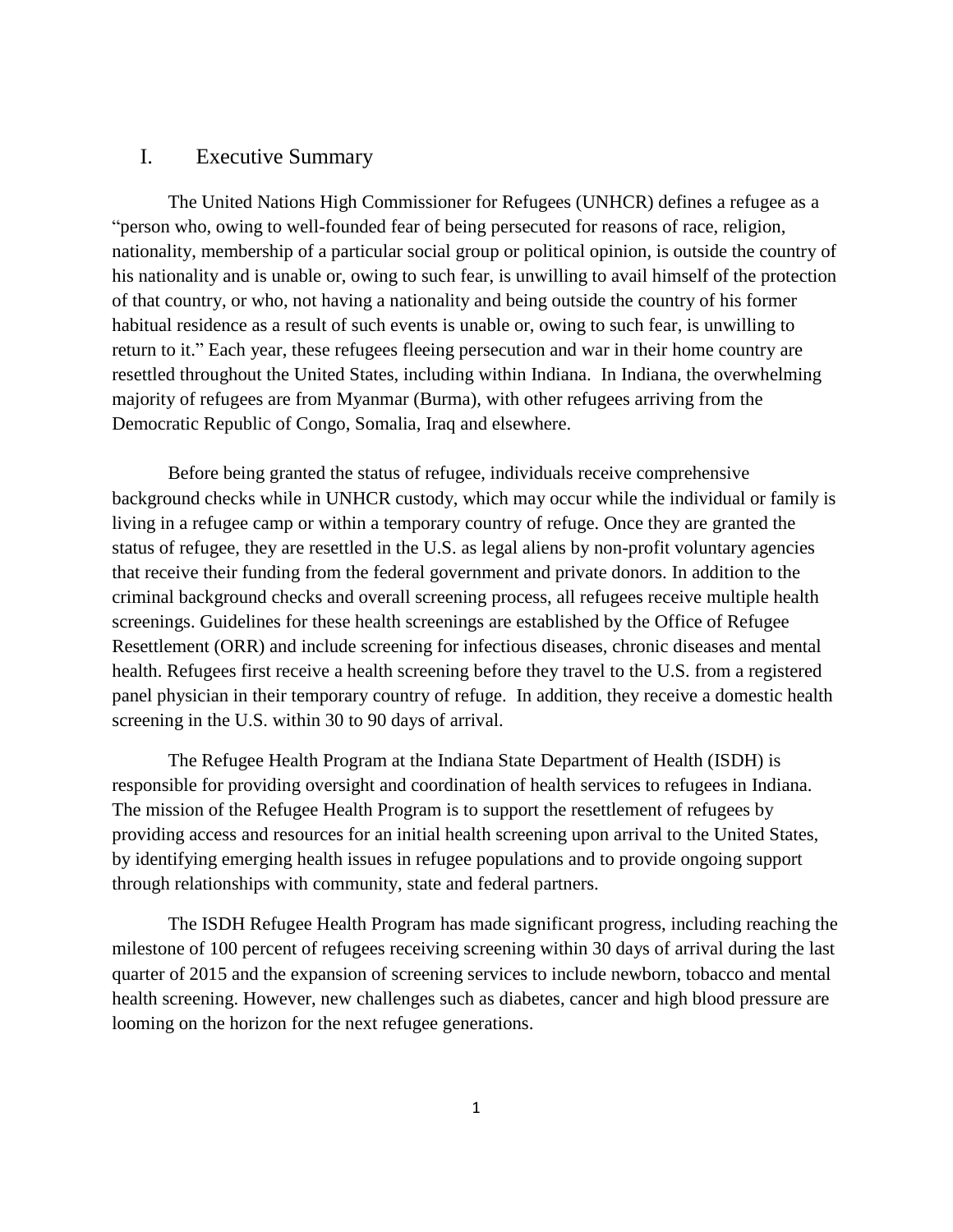## II. Data and Statistics

The following data is compiled from the Immigrant, TB, and All Refugee Application (ITARA), the online database used by the ISDH Refugee Health Program. ITARA is a centralized data collection system used by both ISDH and local refugee screening programs to collect information on all arrivals to Indiana, including demographic and health screening data. Unless otherwise indicated, the term "refugee" hereby refers to all arrivals served by the ISDH Refugee Health Program, which includes primary refugees, secondary refugees, asylees, victim of human trafficking, parolees and special immigrant visa holders. All data shown is for the federal fiscal year 2015 (FFY 2015), which includes all refugees who arrived between October 1, 2014 and September 30, 2015.

## a. Demographic Data

There were 1,885 refugee arrivals to the State of Indiana in FFY 2015, a 16.9 percent increase over FFY 2014. According to the U.S. State Department, Indiana is projected to receive 1,685 primary refugee arrivals during FFY 2016.



Figure 1.

There has been an overall **63.1 % increase** in refugee arrivals to Indiana in the last four years.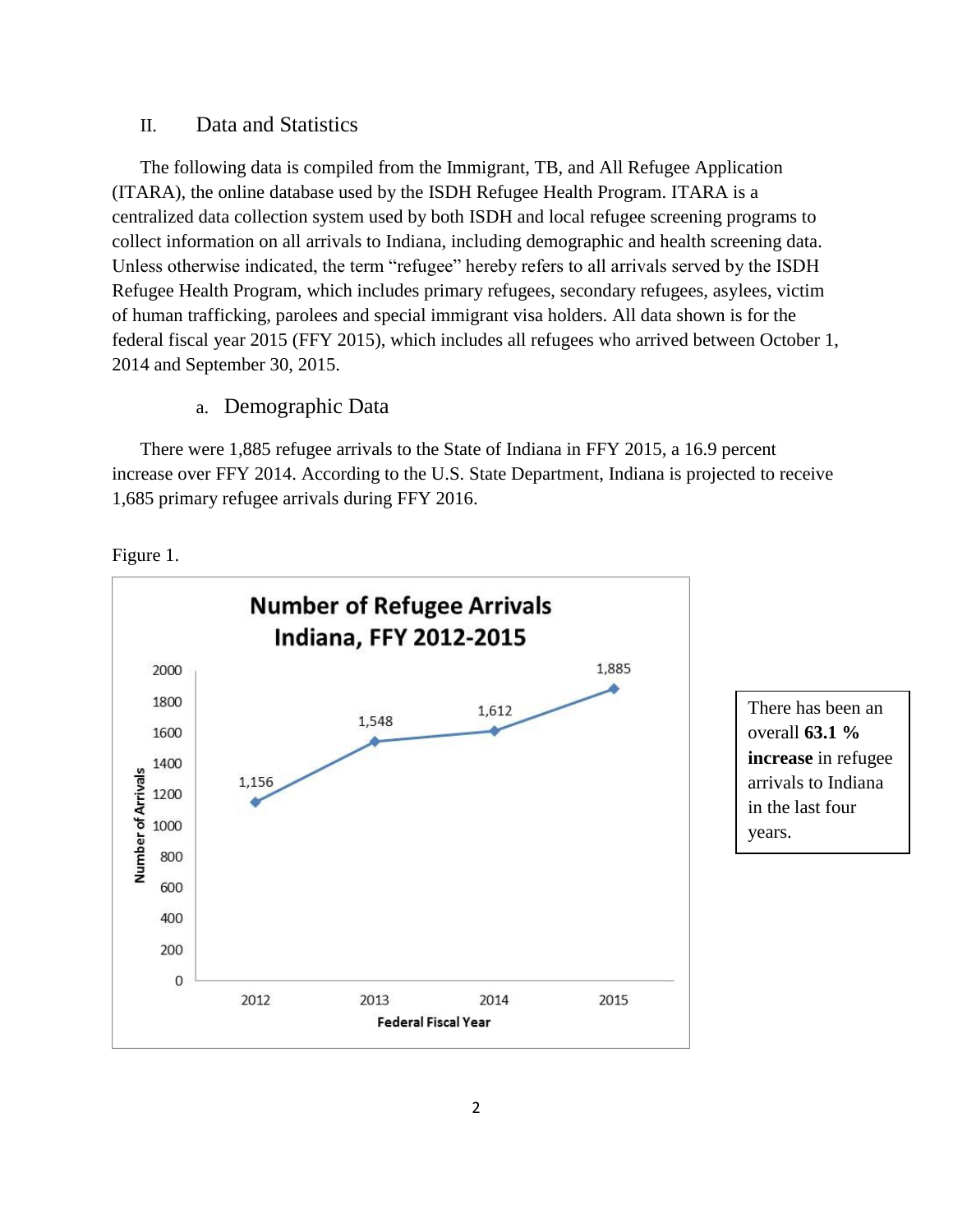Several types of refugee arrivals are eligible for resettlement in Indiana and receive refugee benefits and health screening. Primary refugees are refugees assigned to come directly to an Indiana jurisdiction by the U.S. State Department, whereas secondary refugees are assigned to another state upon arrival and then they decide to come to an Indiana jurisdiction. Asylees are individuals who travel to the United States individually under a non-refugee status and then apply for asylum once they have arrived.



Figure 2.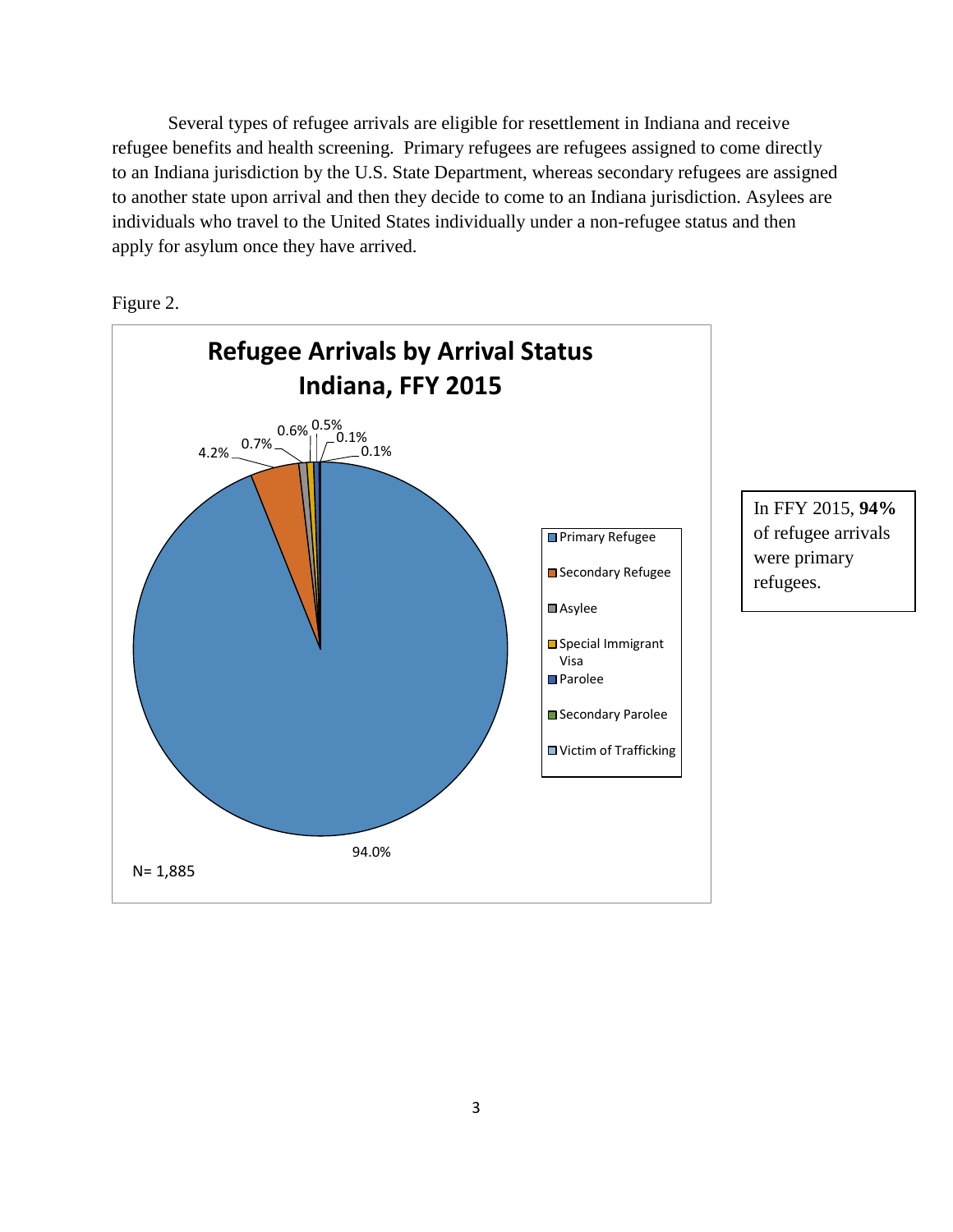In FFY 2015, refugees from 28 nations arrived in Indiana. The top country of origin was Burma/Myanmar, comprising more than 80 percent of all arrivals. Table 1 shows FFY 2015 arrivals by CDC regions.

| able |  |
|------|--|
|      |  |

| <b>Refugee Arrivals by Country Of Origin</b> |      |  |
|----------------------------------------------|------|--|
| Region, Indiana, FFY 2015                    |      |  |
| SOUTHEAST ASIA                               | 1547 |  |
| CENTRAL AFRICA                               | 182  |  |
| <b>MIDDLE EAST</b>                           | 71   |  |
| <b>FAST AFRICA</b>                           | 44   |  |
| <b>INDIAN SUBCONTINENT</b>                   | 15   |  |
| CARIBBEAN                                    | 11   |  |
| NORTH AFRICA                                 | 5    |  |
| <b>MEXICO and CENTRAL AMERICA</b>            | 4    |  |
| EAST ASIA                                    | 2    |  |
| <b>EASTERN EUROPE and N.I.S.</b>             | 2    |  |
| Unknown                                      |      |  |
| Total                                        |      |  |

Primary refugees are resettled in either Allen County or Marion County, with Marion County taking the majority of arrivals. Other refugees, such as asylees and secondary refugees, can settle in any county within Indiana but receive their health screening in either Allen County or Marion County.

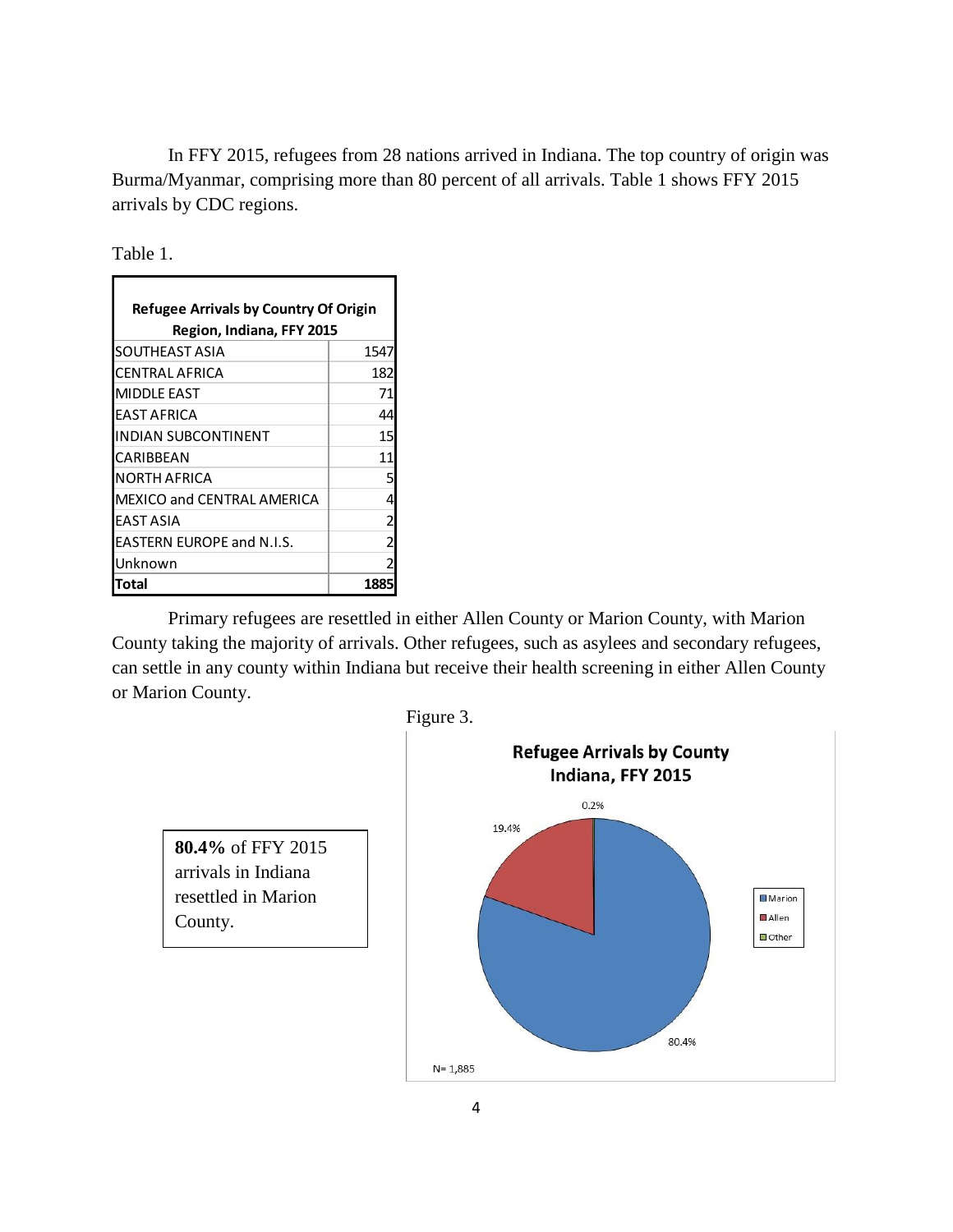The majority of refugee arrivals in FFY 2015 were between 25 and 44 years old upon arrival in Indiana. It is also worth noting that more than half of all arrivals were children and young adults, which due to their age may have different health concerns and risk factors than adult arrivals.





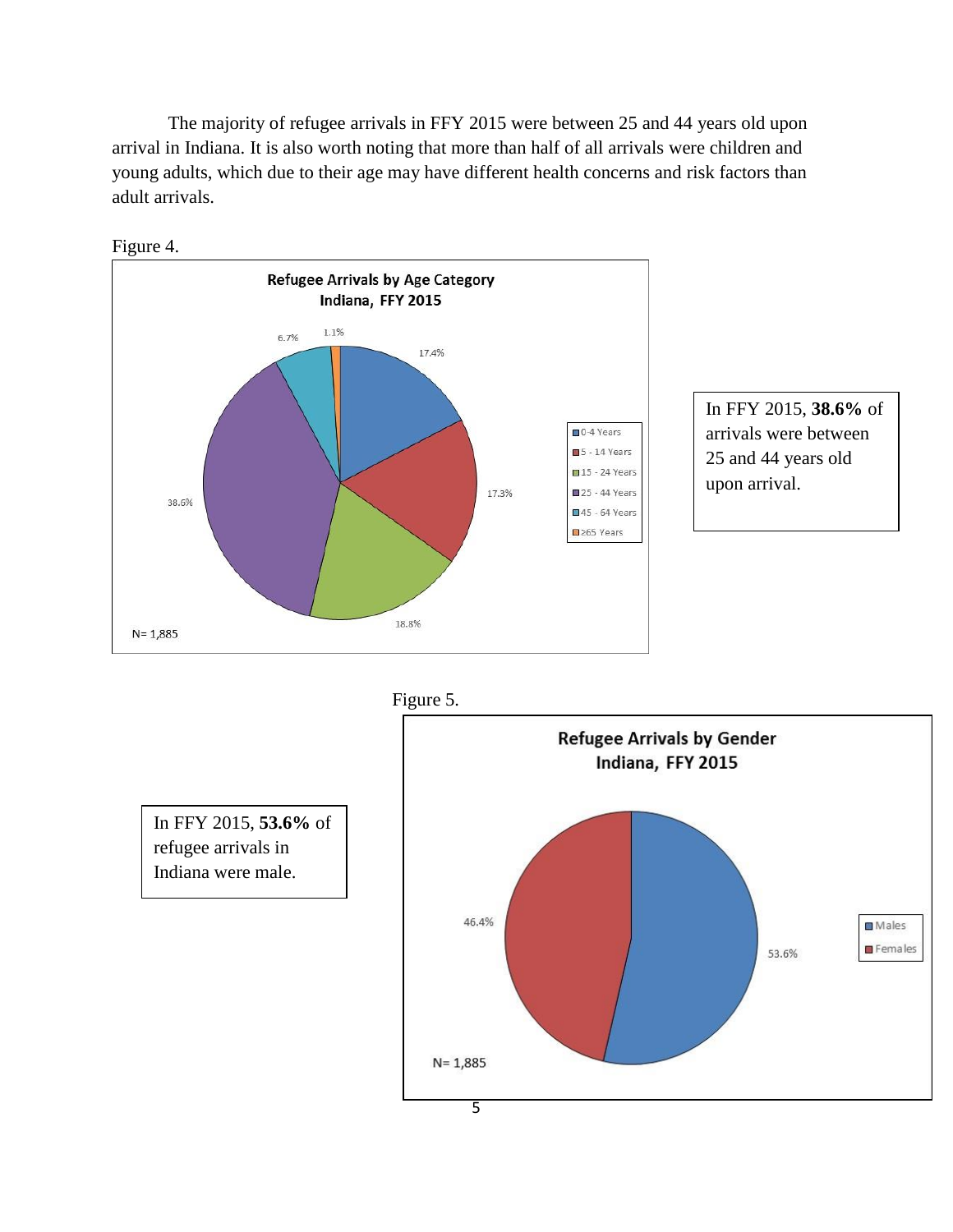## b. Health Screening

Refugees, regardless of whether they have lived in refugee camps, often have been exposed to dire living conditions, including poor sanitation, insufficient or unhealthy food and lack of access to clean, running water. While sanitation and malnutrition are common health threats refugees may be exposed to, they are not the only conditions they face. Refugees can suffer from varying physical and emotional illnesses, some of which can affect them for life. In order to help address these possible health issues, refugees receive two health screenings, one before entering the United States and one 30 to 90 days within arrival in Indiana (ORR, 2012). The ISDH Refugee Health Program is responsible for ensuring the domestic health screening of refugees entering the State of Indiana. The results of these health screenings are collected in a database so that the results can be monitored and used to identify ongoing health issues.

After an individual undergoes the application process and becomes a registered refugee, a U.S. Overseas Processing Entity (OPE), a federal agency in collaboration with the UNHCR, provides the overseas health screening for all refugees (ORR, n.d.). If a refugee is found to have health issues that could pose a threat to the public, such as active tuberculosis, then the refugee will not be permitted to enter the U.S. until the issue is resolved. Documentation of this overseas health screening is sent with the refugee to the U.S. so the domestic health screening will have a baseline.

Like the overseas health screening, the domestic health screening is intended to protect the American people from illnesses that could pose a threat to the public. This domestic health screening is also designed to ensure refugees are linked to health care in the U.S. and are able to join the workforce in order to be self-sufficient and be less of a burden on U.S. government assistance programs. Although it does not screen for specific chronic disease, it does include measures such as Body Mass Index (BMI) and blood pressure that may indicate a need for a referral for further evaluation.

Prior to their initial health screening in the U.S., refugees apply for health coverage through Medicaid. If they are not eligible for traditional Medicaid, they receive benefits through the Refugee Medical Assistance (RMA) program. The RMA is a federal fund used to assist refugees in covering the cost of medical care during the first eight months of their transition. After the initial eight-month period, refugees can apply for the Healthy Indiana Plan (HIP 2.0) or get coverage through other means, such as an employer.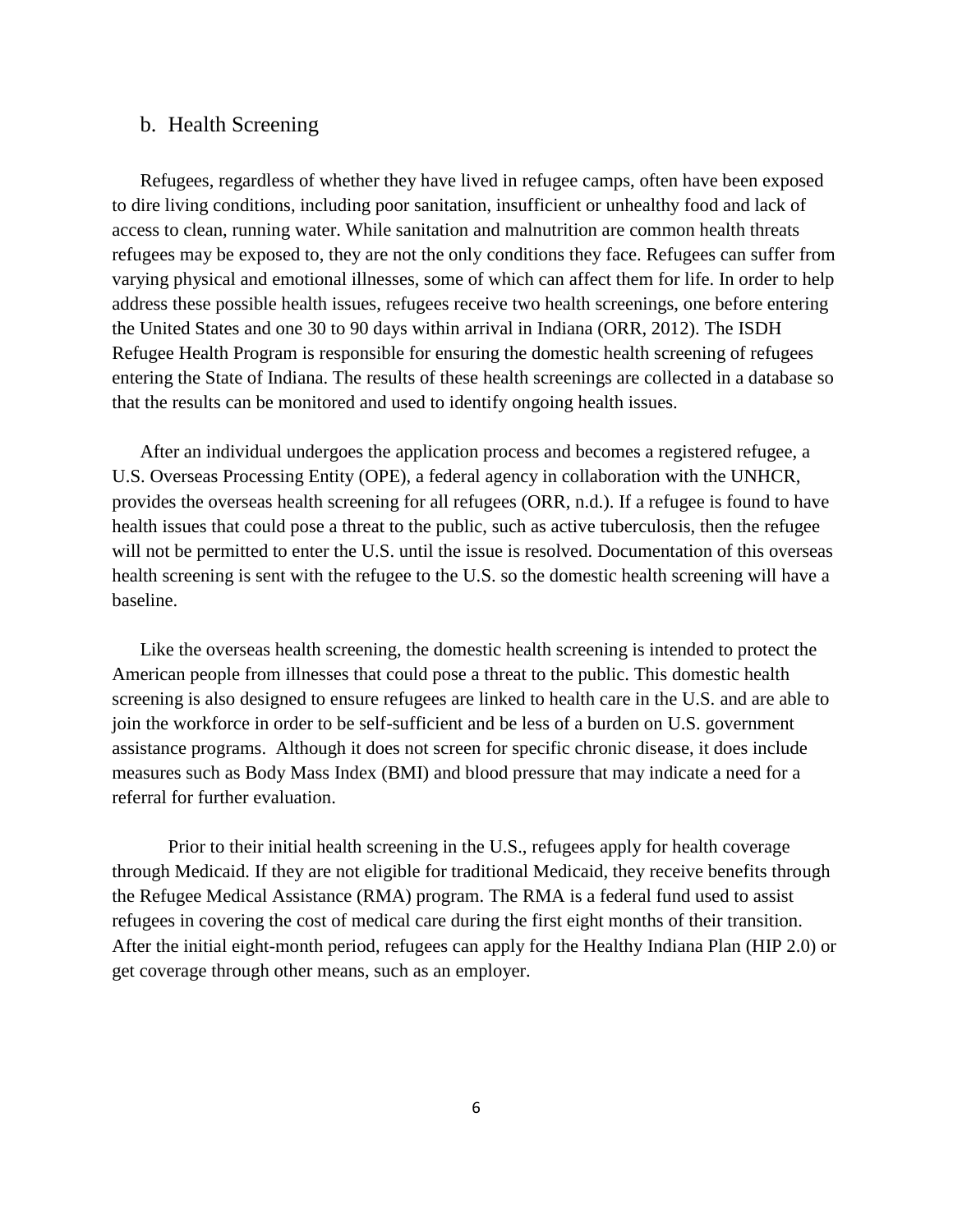



Increased efforts by the ISDH Refugee Health Program and local health departments have **more than doubled** the number of refugees screened within 30 days since 2012.

## Table 2.

| Number of Refugee Arrivals Referred by Referral Type<br>Indiana, FFY 2015 |      |  |  |  |
|---------------------------------------------------------------------------|------|--|--|--|
| <b>Primary Care</b>                                                       | 1263 |  |  |  |
| Dental                                                                    | 1101 |  |  |  |
| Optometry                                                                 | 189  |  |  |  |
| Pediatrics                                                                | 113  |  |  |  |
| <b>OBGYN</b>                                                              | 75   |  |  |  |
| Hearing                                                                   | 38   |  |  |  |
| <b>Mental Health</b>                                                      | 29   |  |  |  |
| Other                                                                     | 29   |  |  |  |
| <b>ENT</b>                                                                | 10   |  |  |  |
| Dermatology                                                               | 8    |  |  |  |
| GI                                                                        | 5    |  |  |  |
| Neurology                                                                 | 4    |  |  |  |
| Urology                                                                   | 3    |  |  |  |
| <b>PHN</b>                                                                | 1    |  |  |  |
| <b>Family Planning</b>                                                    | 1    |  |  |  |
| <b>Family Practice</b>                                                    | 1    |  |  |  |
| <b>WIC</b>                                                                | 1    |  |  |  |

During the domestic health screening, refugees are referred for further health services for any specific health issues and to ensure linkage to continued health care.

The most common referral for refugees in FFY 2015 was for primary care, followed by dental and optometry.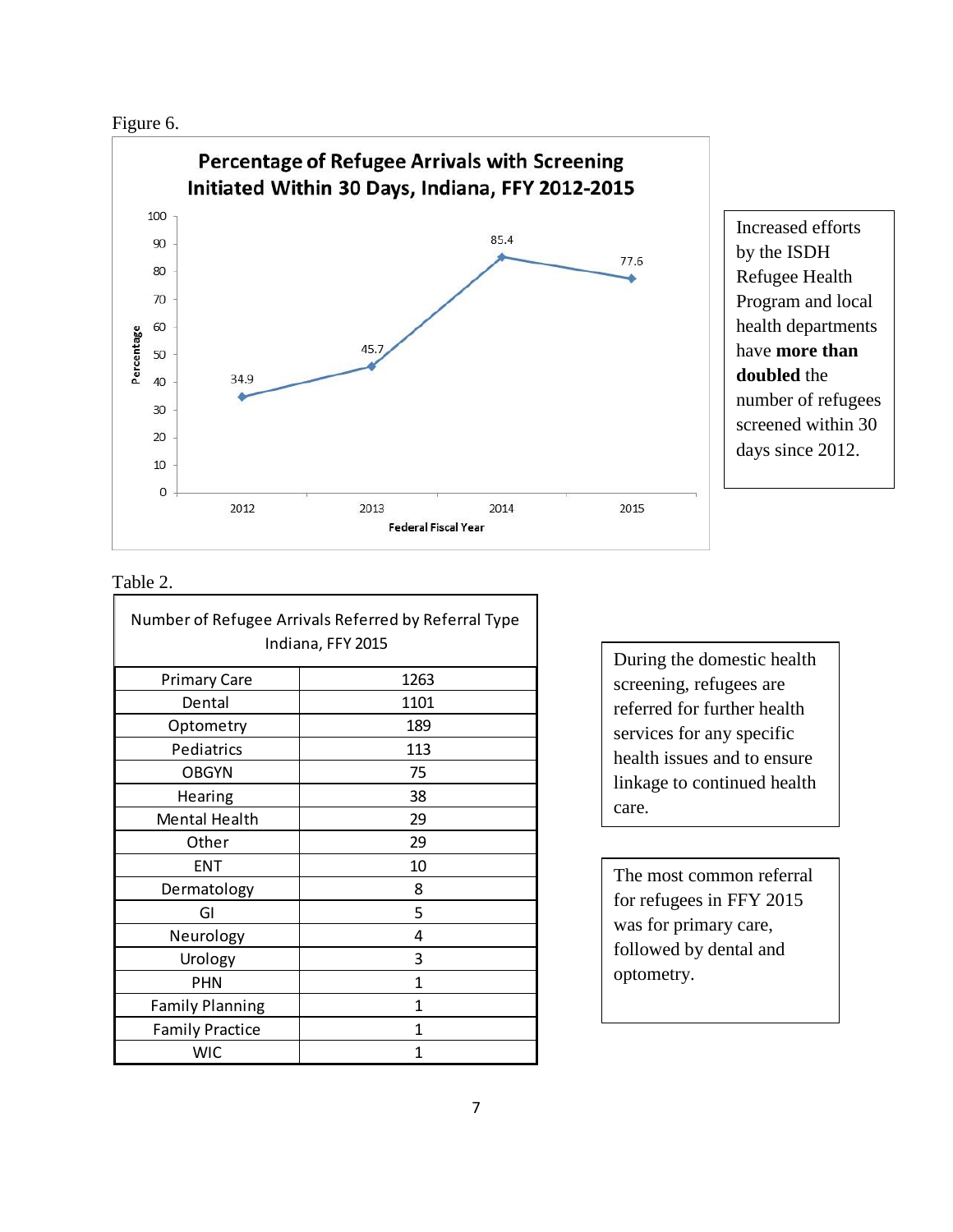Intestinal parasites are a concern in the refugee population and are part of the domestic medical evaluation. Refugees arriving from Thailand and Malaysia are given presumptive treatment overseas and therefore are excluded from screening upon arrival to the U.S. Refugees who screen positive for intestinal parasites during their evaluation are offered treatment and education on how to prevent further infection.



Refugees who have identified risk-factors for sexually transmitted infections are screened for gonorrhea, chlamydia and syphilis during their domestic health screening and are offered treatment and education if diagnosed with any infection. During FFY 2015, only 2 percent of refugees screened for syphilis were found to be infected, and no refugee was found to be infected with gonorrhea or chlamydia.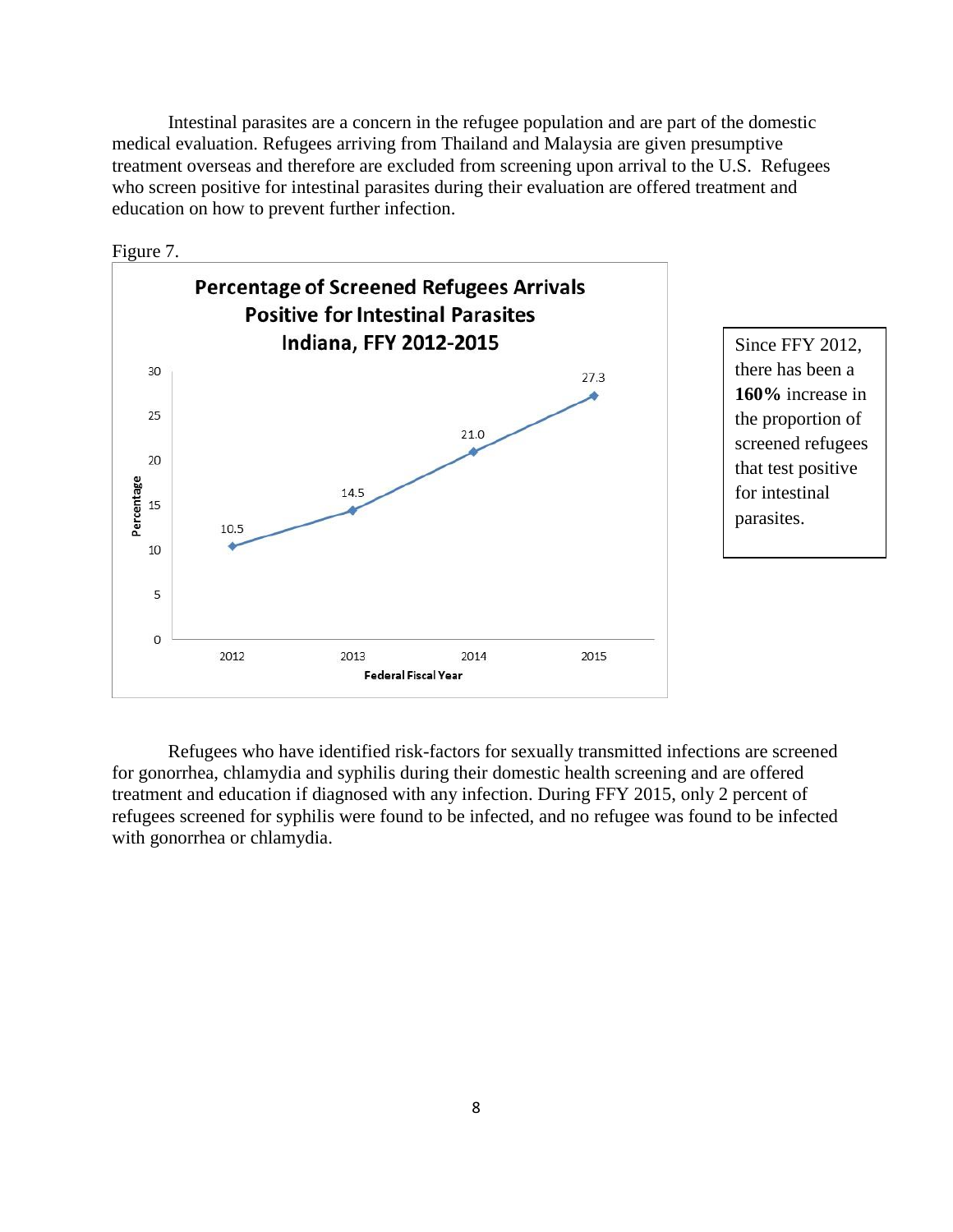Although refugees found to have active tuberculosis (TB) on their overseas health screening are not permitted to enter the U.S. until they are treated and no longer infectious, all refugees are still screened for tuberculosis infection and disease during their domestic health screening. Refugees found to have latent TB infection are not infectious and cannot spread TB infection to others **(**CDC, 2014) and are offered treatment at no cost to them.



Since January 4, 2010, HIV status is no longer considered grounds to prevent refugee entry into the U.S. and may even be used as a reason to be granted asylum status (USCIS, 2009).





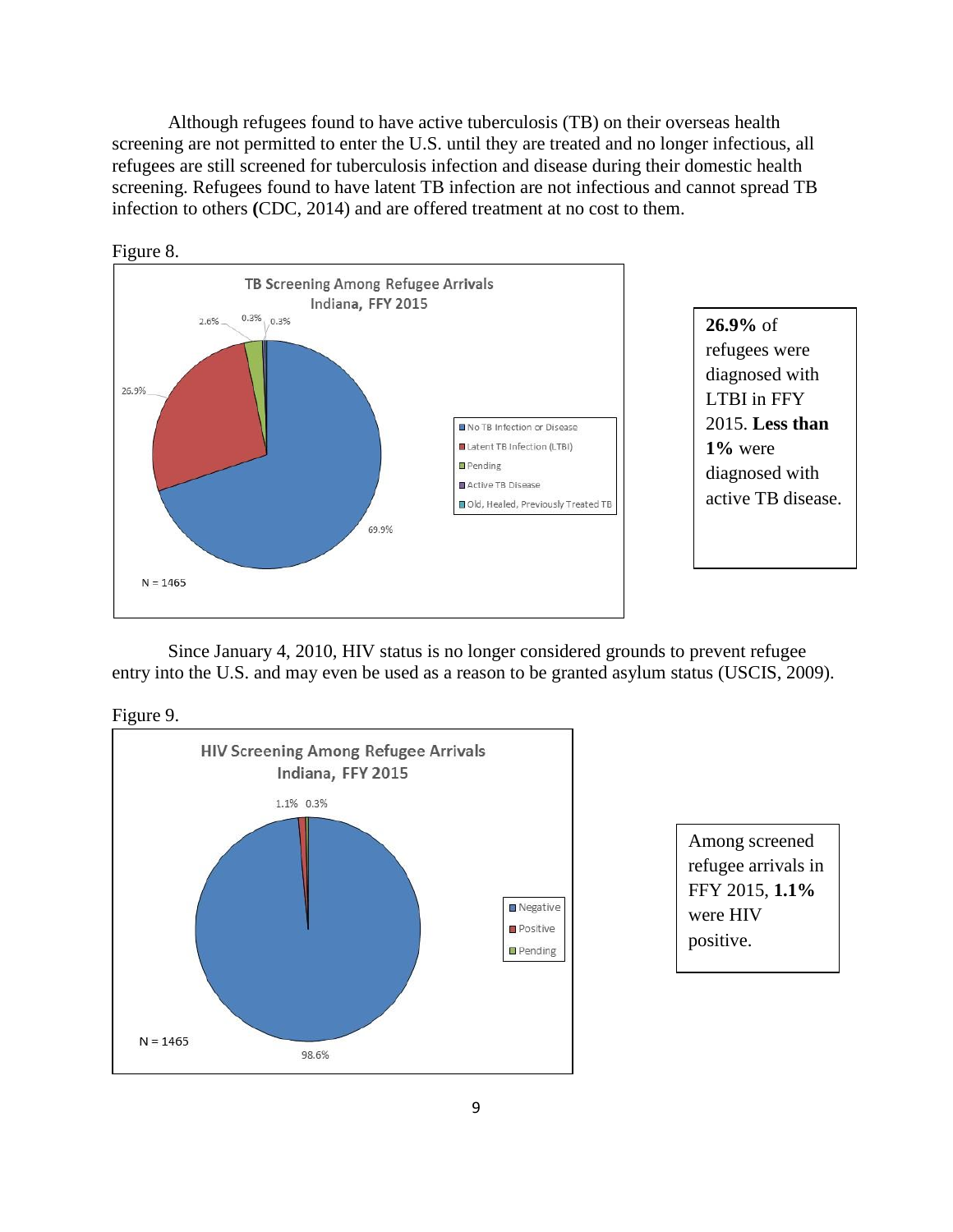



In FFY 2015, **39.4%** of adult refugee arrivals with BMI measured were considered overweight. Although this proportion remains lower than the overall U.S. population, it is a noted issue.





In FFY 2015, **21.2%** of adult refugee arrivals with blood pressure readings had high blood pressure (Systolic  $\geq$  130)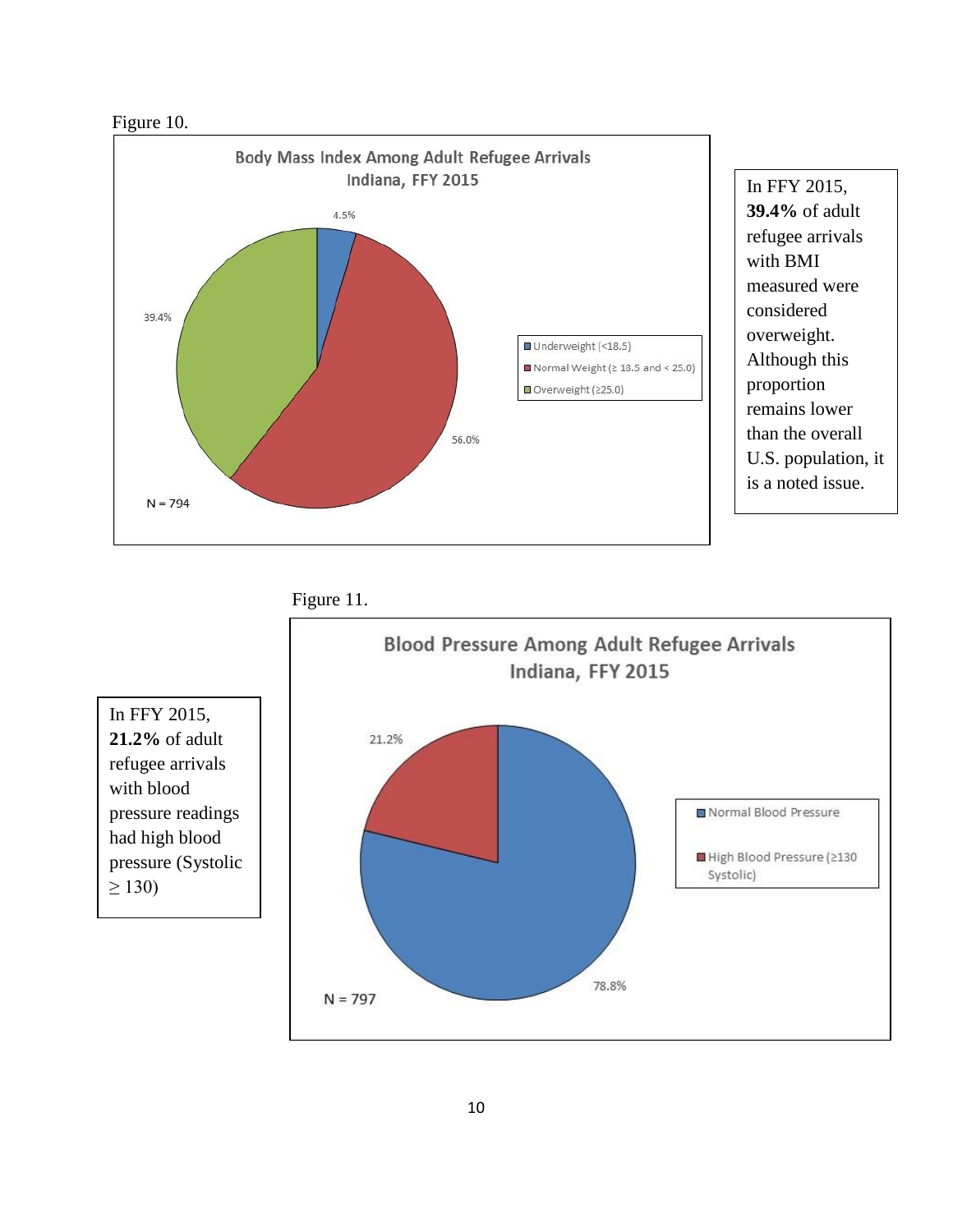Refugee children living in camps or poor housing overseas are at high risk for lead poisoning. Although they are not screened during the overseas health screening, CDC requires all refugee children age 6 months to 16 years to be screened for lead poisoning during their domestic health screening. According to a CDC study, refugees tend to live in older housing structures upon resettlement in the U.S., so CDC also recommends that refugee children age 6 months to 6 years be retested for lead poisoning after three months of resettlement. The local health departments currently are not providing this second screening, since this falls beyond the 90 day initial screening period.





Among refugee arrivals under age 17, **10.6%** had elevated blood lead levels  $\geq 5$ µg/dl.

#### Table 3.

| <b>Refugee Arrivals by Pregnancy Status</b><br>Indiana, FFY 2015 |     |  |
|------------------------------------------------------------------|-----|--|
| Total Female Arrivals ≥ 16 Years Old                             | 557 |  |
| Pregnant                                                         | 29  |  |
| Not Pregnant                                                     | 382 |  |
| <b>Not Tested</b>                                                | 146 |  |

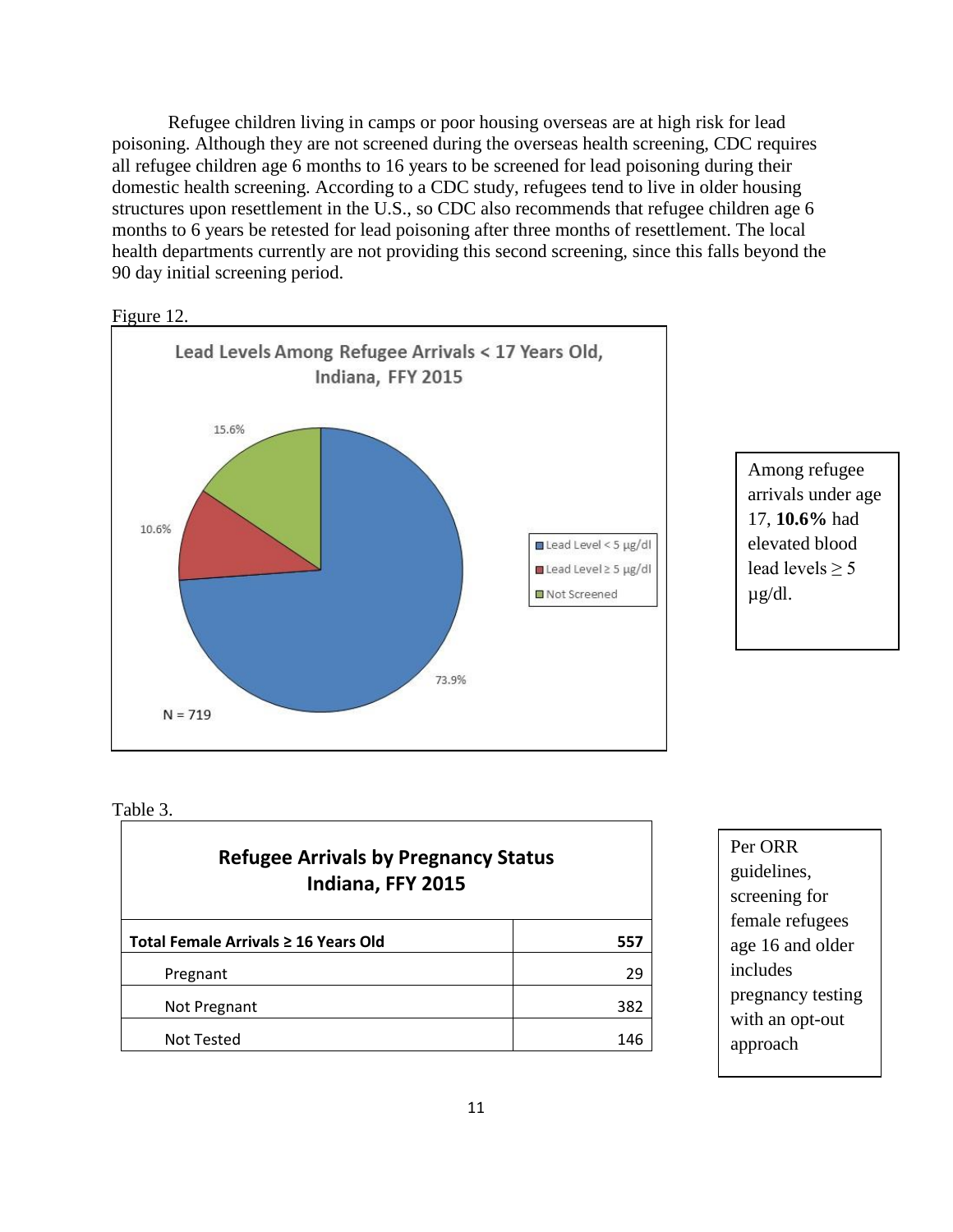## III. Successes & Challenges

Since the ISDH Refugee Health Program began in Indiana, refugees were entitled to receive traditional Indiana Medicaid upon arrival to provide access to medical services. Following changes to Indiana Medicaid, newly arrived refugees in FFY 2015 between 19 and 64 years old in Indiana were assigned to the new Indiana health insurance: Healthy Indiana Plan (HIP). HIP does not provide the same services as traditional Medicaid, including transportation and interpretation, which are very important components of healthcare access for refugees. In addition to the limited services, HIP requires monthly monetary contributions to a health saving account or the payment of co-pays in order to receive services. This change in health insurance negatively impacted access to domestic health screening and thus screening rates for the first half of 2015, along with resettlement agencies' overall ability to serve refugees.

In response, the ISDH Refugee Program worked collaboratively with other refugee stakeholders to advocate for refugees' access to traditional Medicaid. In June, the Family and Social Services Administration granted access to traditional Medicaid for eight months for refugees. This eight-month period is sufficient for refugees to have their initial health screening and receive follow-up for any referrals. The eight-month Medicaid coverage has also boosted the initial health screening rate to 100 percent for the months of July and August and 98 percent in the month of September. The slight decrease in September was due to an influx of refugees in that particular month that placed a higher burden on screening resources.

In an effort to provide extensive services to refugees per ORR State Letter #12-09, the ISDH Refugee Health Program has initiated and implemented several new services to refugees. Mental health screening is now provided to all refugees age 14 years and older using the Refugee Health Screener-15 (RHS-15). This screening tool is not diagnostic but allows the screening clinic to determine which refugees may be at higher risk for mental health issues and need referral for further services. Newborn Screening (NBS), provided to U.S.-born babies at the hospital, is now also provided to all refugee children resettled in Indiana age 12 months and under at time of arrival. The goals of providing this service include diagnosing inherited diseases as well as reducing infant mortality. The NBS brochures will be translated into refugees' native languages for further education to families. Additionally, tobacco screening and education for tobacco cessation are now provided to refugees age 12 years and older at the time of U.S. arrival. This tobacco screening, as well as the NBS, are in line with Governor Pence's road map.

With limited English proficiency, refugees are vulnerable in case of natural or manmade disasters. Therefore, the ISDH Refugee Health Program has developed an emergency preparedness brochure for refugees that will be translated into refugees' native languages and distributed during cultural orientation at resettlement agencies. In addition, refugees will be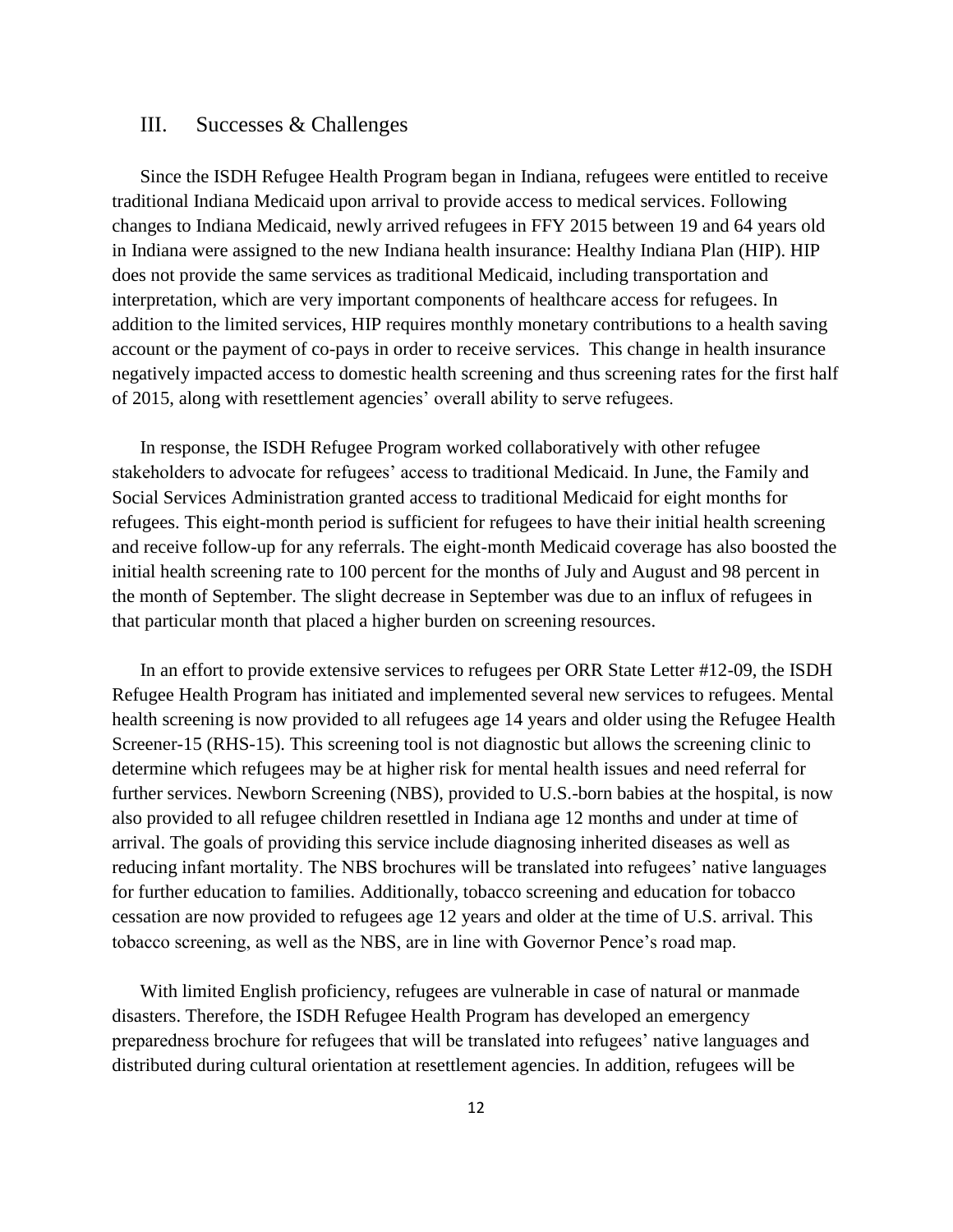added as an "At-Risk Population" in the Indiana Emergency Preparedness Planning for local health departments.

With continued turmoil around the world and the refugee crisis ongoing overseas, there will continue to be an increasing number of refugees. In 2007, Indiana had approximately 200 refugees per year. Now, more than 1,800 refugees resettled in Indiana during FFY2015. This increasing number of refugees in Indiana requires not only additional resources but additional programmatic planning and management to ensure service for refugees and communities of resettlement and will be an ongoing challenge for the ISDH Refugee Health Program and other refugee stakeholders.

ISDH Refugee Health Program will continue to oversee the Refugee Health Promotion grant to assist refugees in navigating the U.S. healthcare system and to educate refugees on health issues they might face in the U.S.

IV. The Year Ahead

The ISDH Refugee Health Program envisions to:

- $\triangleright$  continue efforts to sustain higher screening rates
- $\triangleright$  continue to screen all refugees for mental health, regardless of signs and symptoms
- $\triangleright$  continue to screen refugee children 0 to 12 months for inherited diseases (NBS)
- $\triangleright$  continue to screen refugees for tobacco use
- $\triangleright$  advocate for Indiana refugee Medicaid to cover interpretation services
- $\triangleright$  screen for specific chronic diseases such as diabetes, high blood pressure and others
- $\triangleright$  integrate refugees' mental health with other chronic diseases by linking them to other specialty care, as research shows that people with mental health suffer from chronic diseases more than the general population
- $\triangleright$  update ITARA to improve data quality and user experience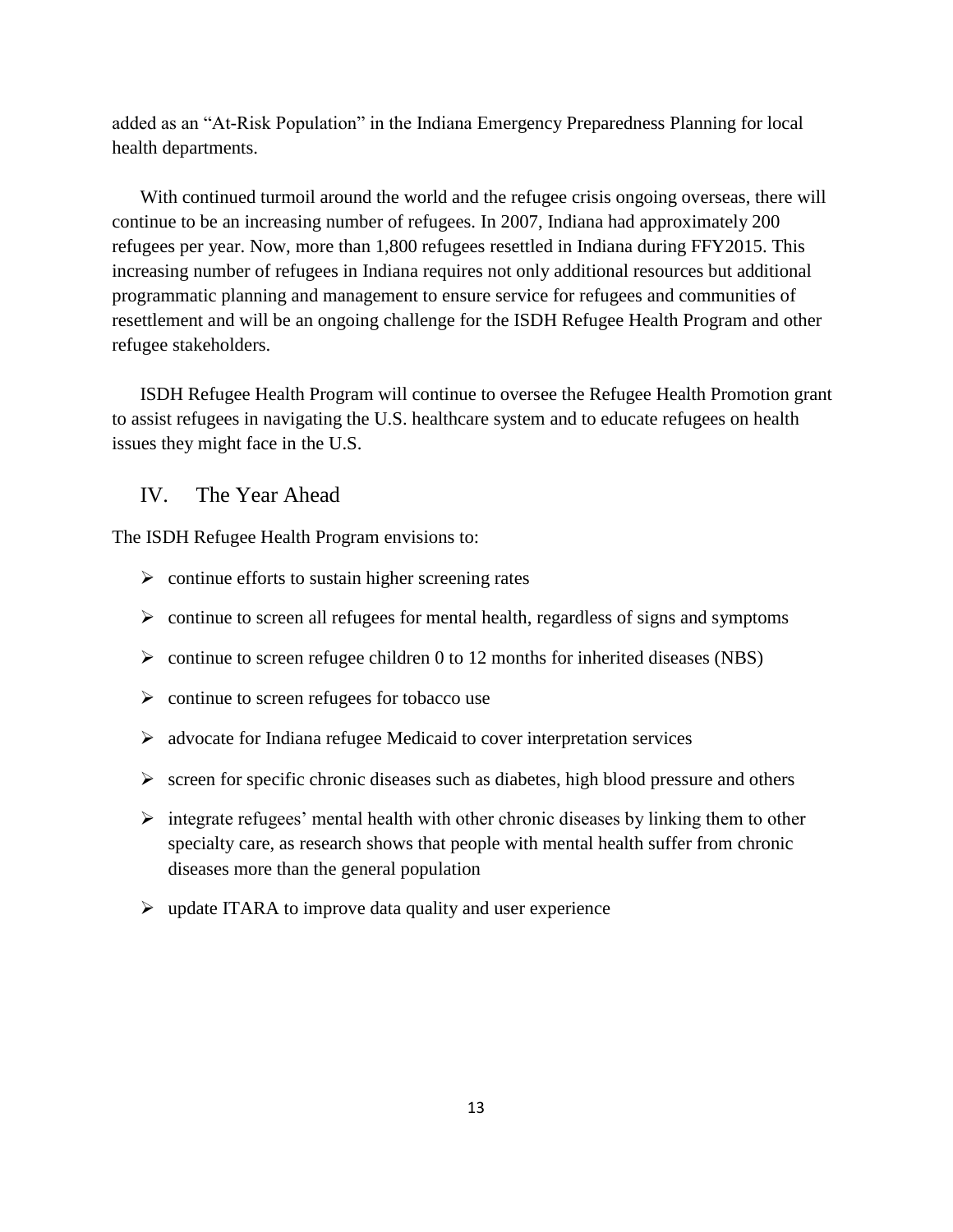## V. Glossary

**Asylees**: Are individuals who, on their own, travel to the United States and subsequently apply for/receive a grant of asylum. Asylees do not enter the United States as refugees. They may enter as students, tourists, businessmen or even on undocumented status. Once in the U.S., or at a land border or port of entry, they apply to the Department of Homeland Security (DHS) for asylum. To qualify for asylum status, the person must meet the definition of a refugee and meet an application deadline. Asylum status permits the person to remain in the United States. Individuals granted asylum are eligible for ORR assistance and services. (Note that asylum *applicants* are not eligible for ORR assistance and services. The only exception is for certain Cubans and Haitians (ORR, 2015).

#### **Cuban and Haitian entrants** are defined as:

A. Any individual granted parole status by the Department of Homeland Security (DHS) as a Cuban/Haitian Entrant (Status Pending) or granted any other special status subsequently established under the immigration laws for nationals of Cuba or Haiti, regardless of the status of the individual at the time assistance or services are provided, and

B. Any other national of Cuba or Haiti

1. Who :(i) was paroled into the United States and has not acquired any other status under the INA;(ii) is the subject of exclusion or deportation proceedings under the Immigration and Nationality Act (INA); or (iii) has an application for asylum pending with DHS; and 2. With respect to whom a final, non-appealable and legally enforceable order of deportation or exclusion has not been entered [45 CFR § 401.2]. Cuban and Haitian entrants, along with Cubans in certain other categories, are eligible to apply for adjustment of status after one year in the U.S.

**Parolee:** A parolee is an alien who is allowed into the U.S. even though they appear to be inadmissible to the Border and Customs Patrol Officer. Entry will only be permitted for urgent humanitarian reasons or when the alien's entry is determined to be for significant public benefit.

The parole is only temporary and the parolee must leave the U.S. when the condition that allowed them entry ceases to exist.

**Primary refugee**: A refugee initially resettled in an Indiana jurisdiction (MDH, 2015).

**Secondary refugee**: A refugee originally resettled in another state in the United States before moving to Indiana (MDH, 2015).

**Special Immigrant Visa (SIV) holders:** For their service to the U.S. government in Iraq and Afghanistan, Iraqi and Afghan Special Immigrants (SIVs) are granted status overseas by the U.S. Department of State and are brought to the United States for resettlement by the U.S. Department of State. Voluntary agencies and ORR through their programs assist with their resettlement and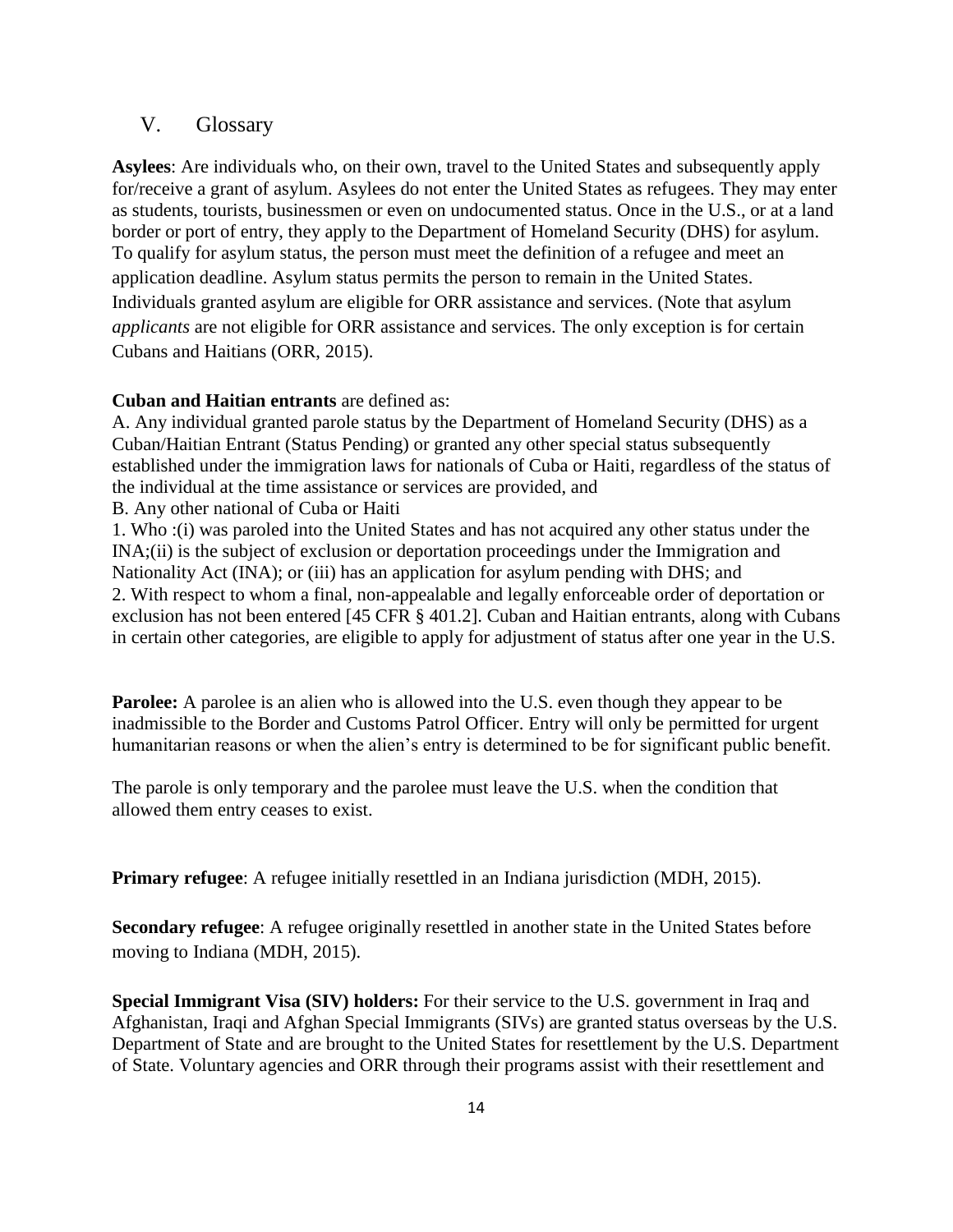integration into the U.S. An SIV is eligible for ORR benefits and services same as a refugee and for the same time period as a refugee, from the first day the SIV arrives in the U.S (ORR, 2015).

## **Victim of human trafficking (VTH):**

The Trafficking Victims Protection Act of 2000 (TVPA) defines "Severe Forms of Trafficking in Persons" as:

 $\Box$  Sex trafficking: the recruitment, harboring, transportation, provision, or obtaining of a person for the purpose of a commercial sex act, in which a commercial sex act is induced by force, fraud or coercion, or in which the person forced to perform such an act is under the age of 18 years; or  $\Box$  Labor trafficking: the recruitment, harboring, transportation, provision, or obtaining of a person for labor or services, through the use of force, fraud or coercion for the purpose of subjection to involuntary servitude, peonage, debt bondage or slavery (ORR, 2015).

## **Victim of torture**:

A. "Torture" means an act committed by a person acting under the color of law specifically intended to inflict severe physical or mental pain or suffering (other than pain or suffering incidental to lawful sanctions) upon another person within his custody or physical control; B. "Severe mental pain or suffering" means the prolonged mental harm caused by or resulting from:

1) intentional infliction or threatened infliction of severe physical pain or suffering;

2) administration or application, or threatened administration or application, of mind-altering substances or other procedures calculated to disrupt profoundly the senses or the personality; 3) threat of imminent death;

4) threat that another person will imminently be subjected to death, severe physical pain or suffering, or the administration or application of mind-altering substances or other procedures calculated to disrupt profoundly the senses or personality.